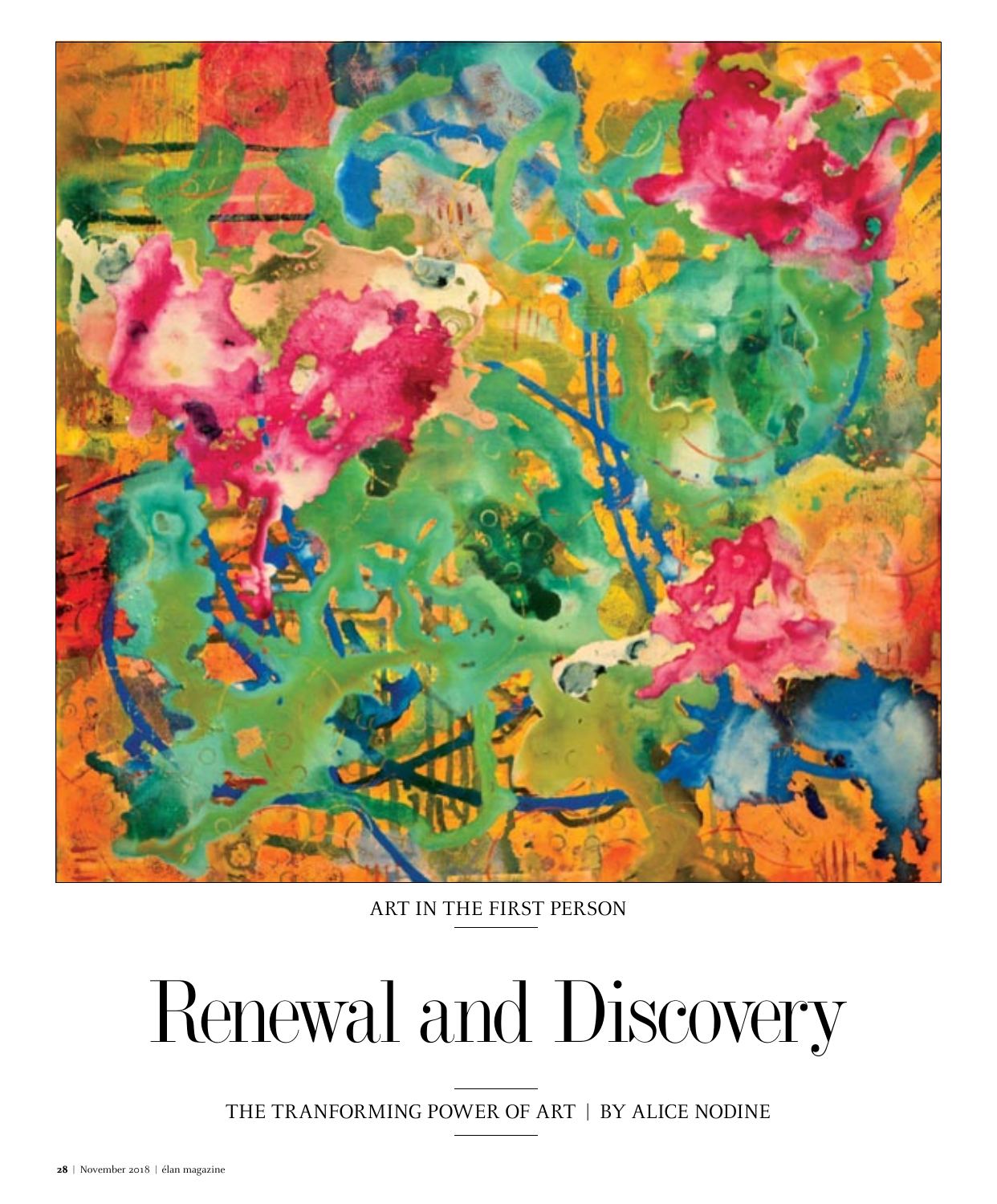



*Alice Nodine*

For many years, I stood on the periphery of art<br>and art-making. Artists were an exotic breed—<br>mysterious creatures to be admired from afar.<br>While I yearned to join their ranks, I viewed such an or many years, I stood on the periphery of art <sup>'</sup>and art-making. Artists were an exotic breed– mysterious creatures to be admired from afar. aspiration as unrealistic. I had never taken art lessons as a child and figured it was too late to start once I was solidly entrenched in adulthood. One day I mentioned to a local artist that I would love to be able to paint. "Oh, I can teach anyone to paint," she declared. Although I knew better–and told her so–I was struck by her conviction and began to wonder if my dreams of becoming an artist could be realized after all.

It took some time–years actually–but eventually

I registered for my first official art class and eagerly bought a sketchpad and a set of pencils. For six consecutive Tuesday nights, I was schooled in the fundamentals of drawing by an exceptional instructor whose gently delivered critiques were always spoton. I was heartened by his promises that I would see progress if I worked hard on techniques. Outside of class, I assembled my first portfolio–a modest assortment of cross-hatched and stippled spheres, cylinders and cubes. I strengthened my skills as well as my resolve and immediately signed up for another class.

And so I launched my artistic journey, dabbling in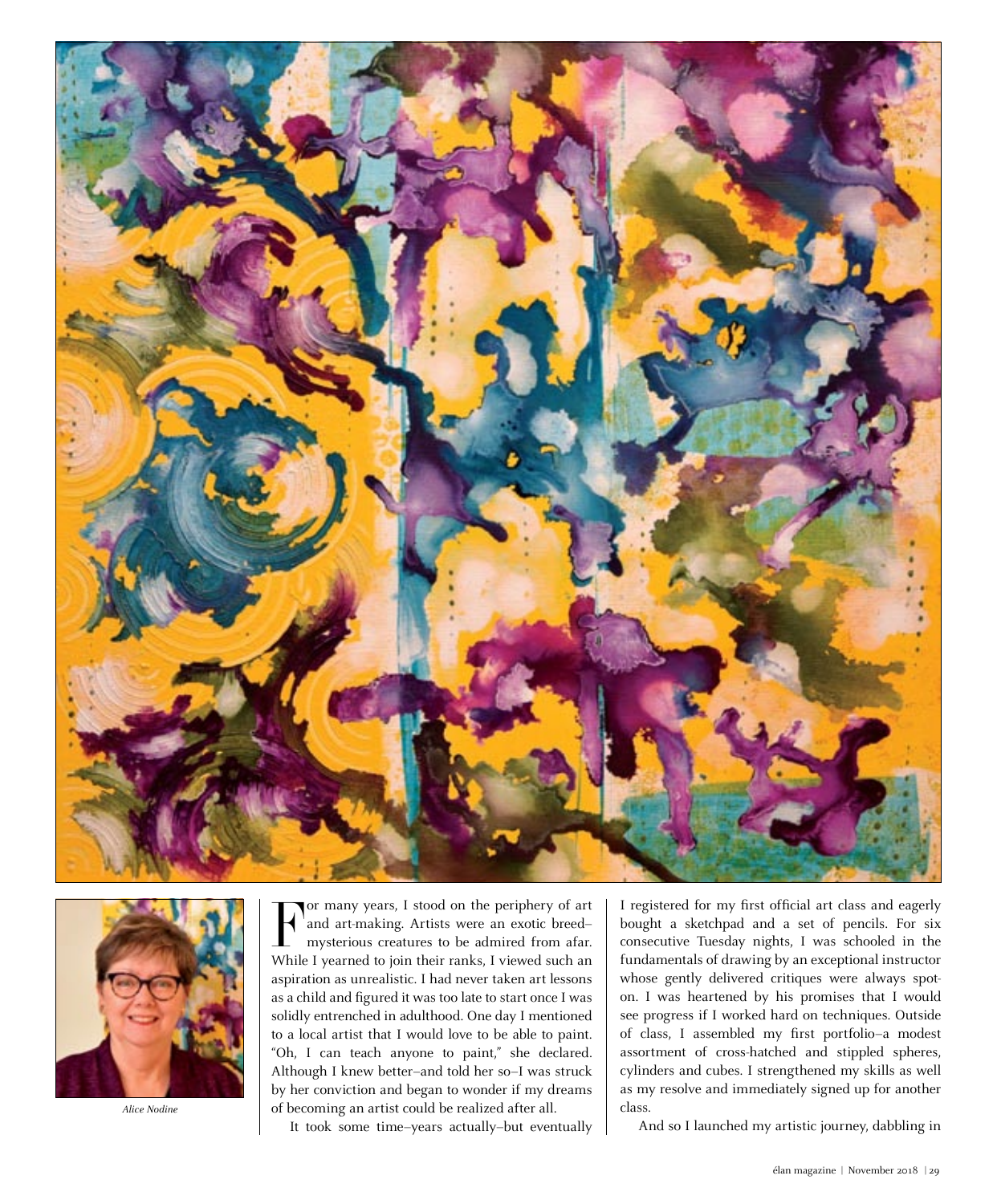

illustration, collage, mixed media painting and clay sculpture. With each successive class and workshop, my desire to create intensified, and I began to be more intentional about making time for art.

Even as I was discovering the joy of artistic play, I was entering a period of personal upheaval. Formal art instruction moved to the back burner as I confronted a parade of family crises. Occasionally, however, I managed to slip away with my sketchpad, grateful for a brief respite from the swirl.

Years later, I still recall the calming effect of those stolen moments. Each blissful hour of sketching transported me away from the calamity of the week and restored my bruised spirit. Losing myself in an intricate drawing, I felt my breathing slow and my muscles relax. Temporarily at least, I kept my worries at bay.

There came a time when the soap opera that was

my life moderated and I could refocus my energies on art and art classes. There were still plenty of dramas clamoring for my attention, but I was better equipped to deal with them when I took time out to draw or paint.

In addition to following my creative urges, I became more deliberate about spending time in nature. Immersing myself in the sanctuary of sky, forest and boulder fields cleared the mental cobwebs and left me refreshed and revitalized. Suddenly I had more bandwidth to act on my artistic impulses. As a bonus, the textures, patterns and colors I observed while hiking along wooded trails and across mossy streams began to influence my images.

All of these activities–making art, taking classes and finding inspiration in the natural world–fed my soul, and I was happy to continue this cycle. I was somewhat hindered, however, by the lack of a dedicated *Page 28: "Exultant," acrylic on canvas, 20" x 20"*

*Page 29: "Iris Frenzy," acrylic on canva, 20" x 20"* 

*Above: "Postage Due," acrylic on canvas, 20" x 16"*

*Opposite: "Safe Zone,' acrylic and ink on paper, 30" x 22"*